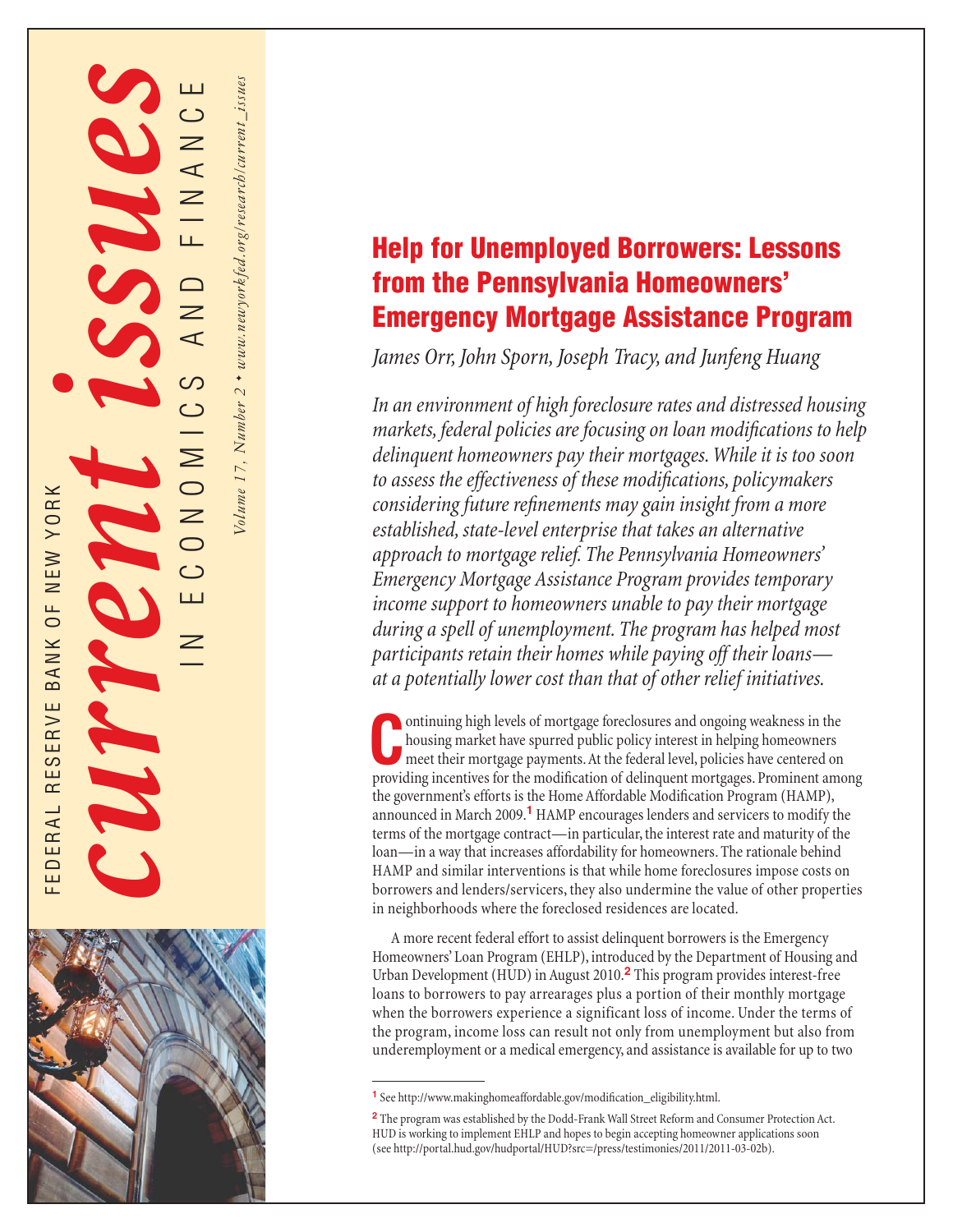years.**3** Loss of income is now a primary cause of mortgage defaults; for borrowers who had an affordable mortgage prior to the loss, income assistance may be preferable to mortgage modification as a way to minimize default risk.

While it is too soon to evaluate fully the effectiveness of HAMP and EHLP, some comparisons can be made with a more established, state-level assistance program. EHLP in particular shares a number of features with the Homeowners' Emergency Mortgage Assistance Program (HEMAP), a Pennsylvania initiative that provides temporary financial assistance to borrowers who become delinquent on their mortgages because of unemployment or other financial hardship beyond their control. HEMAP has operated in Pennsylvania for more than twenty-five years, so a solid track record of its performance is available to examine.

In this edition of *Current Issues*, we review the structure and performance of HEMAP and suggest some features of the state program that could help inform federal efforts to address the problem of delinquent unemployed borrowers. A measure of HEMAP's success is that the majority of participants have remained in their homes and ultimately paid off their loans. The effectiveness of this form of assistance, however, is likely linked to the program's careful screening process, which limits participation to applicants with a good mortgage payment history and a high likelihood of resuming their full mortgage payments within two years. For these applicants, the program appears to provide a useful alternative to loan modification.

Our analysis also offers a comparison of HEMAP and HAMP. Using a hypothetical example of a borrower who becomes delinquent in making mortgage payments during an interval of unemployment, we show that the budgetary cost of making a HEMAP loan can be substantially lower than the cost of a permanent HAMP modification. We also discuss key differences between HEMAP loans and loans provided through HUD's EHLP initiative.

In the article's final section, we suggest a number of refinements to HEMAP that policymakers might wish to consider if a similar program were to be implemented elsewhere. These refinements include improving the targeting and timing of program benefits as well as tightening the loan approval criteria. Such steps should help lower the risk of delinquencies and defaults and also reduce the size of the loans needed by borrowers. The extension of loans to *negative equity borrowers*—homeowners who owe more on their mortgages than their homes are worthhas not been a feature of HEMAP. If similar programs were put into effect in states where steep declines in home values have left many homeowners in a negative equity position, administrators would likely have to make loans to these borrowers contingent upon mortgage lenders' willingness to reduce the principal on the loan.

## Origins of HEMAP

The Pennsylvania Homeowners' Emergency Mortgage Assistance Program was established by the Pennsylvania Foreclosure Prevention Act 91 of 1983 and signed into law on December 23, 1983. One of the program's stated objectives was to prevent distressed home sales, which were believed to be very damaging to many communities in the state. HEMAP was designed to help homeowners who, through no fault of their own, are temporarily unable to make full mortgage payments and thus are in danger of losing their home to foreclosure. The cause of the financial hardship is not limited to unemployment, but includes other factors such as illness, divorce, and labor strikes. The program is administered by the Pennsylvania Housing Finance Agency (PHFA) and funded by a combination of annual state appropriations and the repayment of principal and interest on existing HEMAP loans.**<sup>4</sup>**

At the time HEMAP was established, the labor market in Pennsylvania had been deteriorating for several years. Statewide, total employment had been declining since the start of the decade and the unemployment rate by late 1983 had reached more than 13 percent, about two percentage points above the national rate (Chart 1). Within the state, unemployment rates were particularly high in Pittsburgh, at more than 16 percent, and Allentown, at more than 15 percent (Chart 2). Cyclical increases in unemployment rates were compounded at that time by the adverse effects of structural changes in several major industries in the Pennsylvania economy, including steel and transportation. The duration of state unemployment was also relatively high in 1983: roughly 4 percent of the labor force—about twice the comparable U.S. rate—had been unemployed more than twenty-six weeks.**<sup>5</sup>** Since the mid-1980s, the unemployment rate in Pennsylvania has roughly matched that of the nation, though in the current downturn it has not risen as much.

The housing market in Pennsylvania had been weakening prior to the adoption of HEMAP. Nationally, nominal home price growth rates had slowed from an annual rate of approximately 15 percent to about 2 percent between 1980 and 1983, and a similar slowing was seen in metropolitan areas in Pennsylvania (Chart 3). Growth rates in the Philadelphia, Pittsburgh, and Allentown areas were quite volatile in this period, but they followed a broadly similar

**<sup>3</sup>**A similarly tailored program of temporary assistance to delinquent borrowers who face a loss of income is operated by the Government of Ireland. The Mortgage Interest Supplement Program provides loans to eligible borrowers to pay the interest portion of their mortgage while they seek reemployment (see http:// www.citizensinformation.ie/en/social\_welfare/social\_welfare\_payments/ supplementary\_welfare\_schemes/mortgage\_interest\_supplement.html).

**<sup>4</sup>**More details on HEMAP's operation are available at http://www.phfa.org/ consumers/homeowners/hemap.aspx.

**<sup>5</sup>**Calculations are from the Current Population Survey, 1983 outgoing rotation groups.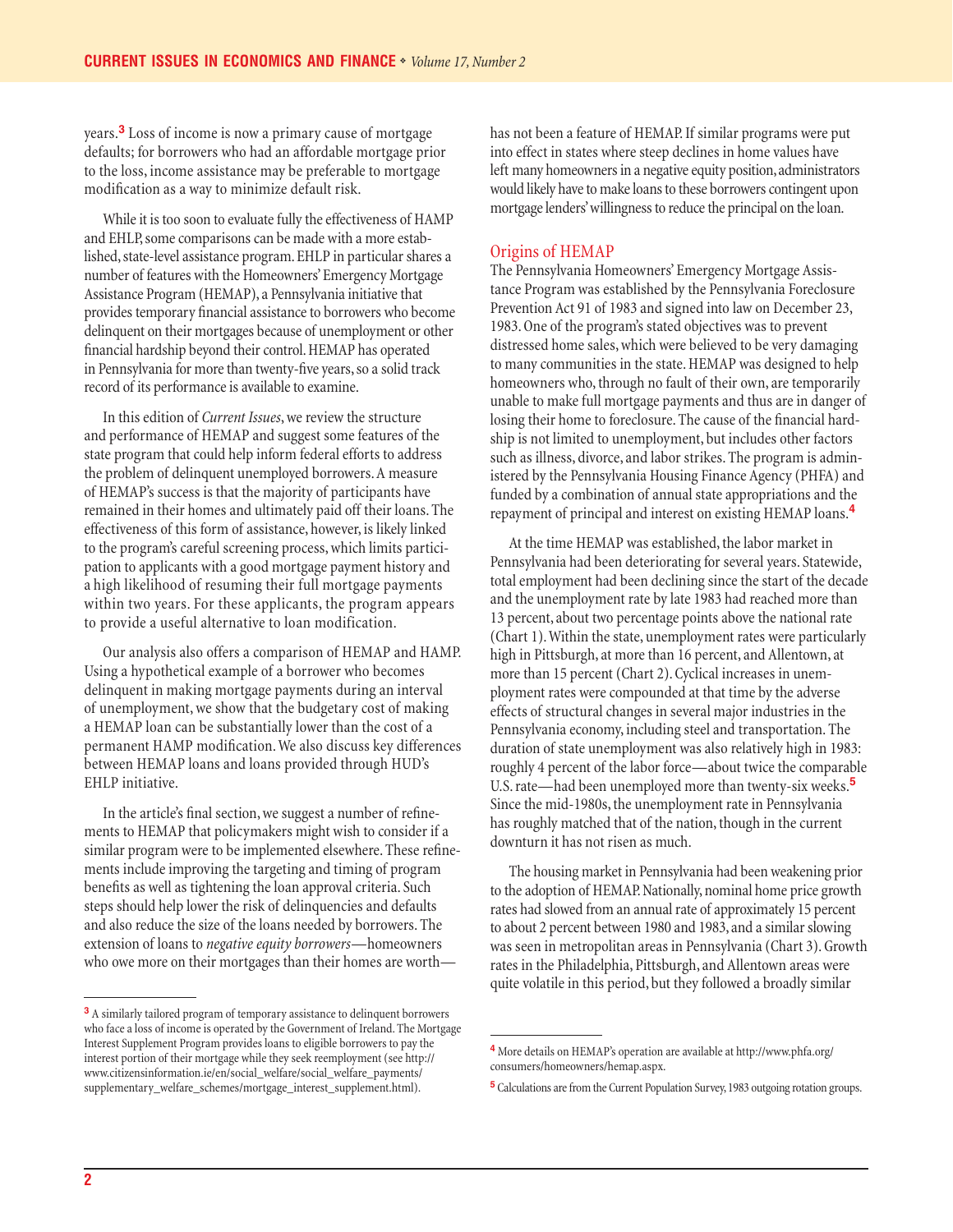## Chart 1 **Unemployment Rate: Pennsylvania and the United States**



Source: Moody's Economy.com.

Note: The vertical bands indicate periods designated national recessions by the National Bureau of Economic Research.

# Chart 2 **Unemployment Rate: Pennsylvania Metro Areas and the United States**



Source: Moody's Economy.com.

Note: The vertical bands indicate periods designated national recessions by the National Bureau of Economic Research.

Chart 3 **House Price Growth: Pennsylvania Metro Areas and the United States**



Source: CoreLogic Loan Performance data.

Note: The vertical bands indicate periods designated national recessions by the National Bureau of Economic Research.

# Chart 4 **Seriously Delinquent Mortgages: Pennsylvania and the United States**



Source: Moody's Economy.com.

Note: The vertical bands indicate periods designated national recessions by the National Bureau of Economic Research.

pattern of weakness before beginning to recover in 1984.**<sup>6</sup>** The slowing in home price growth during this period contrasts with the outright declines in home prices since late 2007, both nationally and in several major housing markets in the state. Mortgage delinquencies and foreclosures also began to rise in late 1982 and into 1983. Statewide, the share of outstanding mortgages delinquent either ninety days or more or in foreclosure rose from about 1.0 percent to close to 2.0 percent between 1980 and 1983 (Chart 4).

# Operation of HEMAP

An unemployed borrower entering the HEMAP loan process goes through several steps, and the program can begin to provide assistance roughly nine months after unemployment begins (see exhibit on page 4). Borrowers can initiate the application process for a HEMAP loan when they become sixty days delinquent on their mortgage. In general, the length of time between the income loss and the beginning of assistance depends on the length of time the unemployed borrower manages to keep paying the mortgage before becoming sixty days

**<sup>6</sup>**The index of home price growth rates is constructed from CoreLogic Loan Performance data and is based on repeat, nondistressed property sales.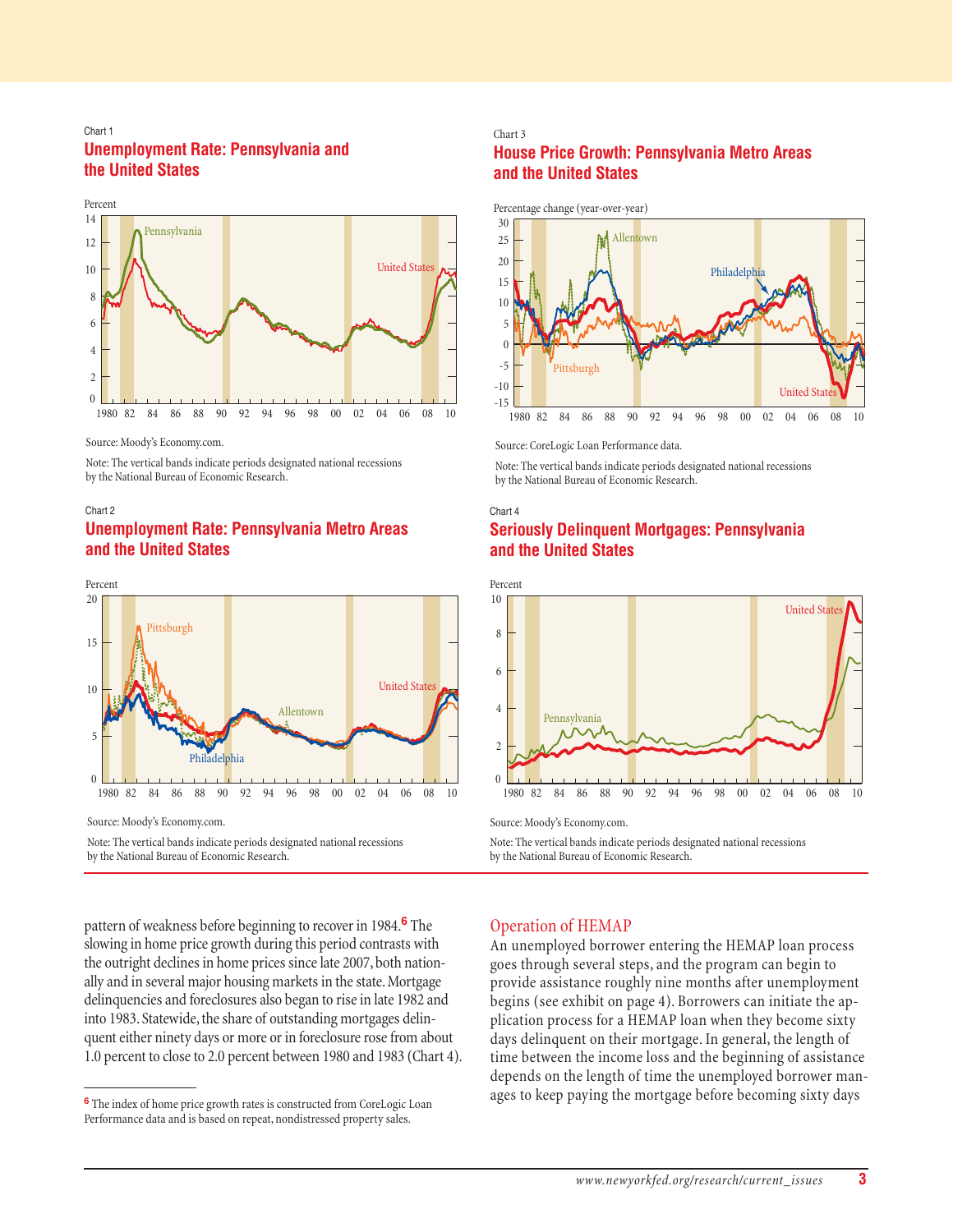# **Sample Timeline for the HEMAP Loan Process**



delinquent as well as the length of time it takes to determine eligibility after an application has been filed.<sup>7</sup>

#### *Determining Eligibility for a HEMAP Loan*

Lenders are required to notify borrowers ("Act 91 notice") of their eligibility to apply for a HEMAP loan when they become sixty days delinquent on a mortgage. After receiving notification, a borrower has thirty-three days to meet face to face with a consumer credit counseling agency, after which the agency has thirty days to forward an application to the PHFA. Applications are carefully screened for the borrower's mortgage payment history and reemployment prospects. Currently, HEMAP eligibility is based on property and borrower characteristics. The property must be a one- or two-family owner-occupied residence located in Pennsylvania.**8** The property cannot be encumbered by more than two loans. The borrower must meet all of the following requirements:

- be suffering financial hardship due to circumstances beyond his or her control, including unemployment, illness, or divorce;
- have a reasonable prospect of resuming full mortgage payments within twenty-four months, or thirty-six months in periods of high unemployment;
- be a permanent resident of Pennsylvania;
- have a favorable mortgage credit history prior to the current financial hardship, meaning the homeowner should not have been delinquent for more than three months within the past five years unless that delinquency was due to circumstances deemed to be beyond the homeowner's control; and
- be no more than twenty-four months delinquent or require no more than \$60,000 to make the mortgage current.

A borrower's ability to meet the last three eligibility criteria can be determined readily through loan and payment documentation from the lender. However, verifying the first two criteria,

associated with financial hardship and the potential to resume full mortgage payments, requires program administrators to obtain evidence from other sources and to apply their judgment. Workers who quit their jobs or who are fired for cause are ineligible for a HEMAP loan. With regard to other forms of financial hardship, the program administrators would likely have to gather other documentary evidence. Determining an unemployed worker's prospects for reemployment in the same geographic location is more difficult. Reemployment prospects in the same local labor market are important because HEMAP was designed in part as a way of keeping workers in their homes while they sought reemployment.

#### *HEMAP Administration*

Lenders and borrowers have responsibilities under the Pennsylvania Foreclosure Prevention Act, and meeting those responsibilities prevents the taking of any legal action to foreclose on the property. Recall that the lender is required to notify any eligible borrower when the mortgage is sixty days delinquent. The borrower is required to arrange for and attend a face-to-face meeting with a consumer credit counseling agency within thirty-three days of receipt of the notice, and the counseling agency helps the borrower prepare the HEMAP application. The lender cannot pursue legal action against the borrower's property during that thirty-three-day period and for an additional thirty days after the borrower's meeting with the counseling agency.

During the application process, the borrower is required to provide general financial information, including tax returns, outstanding credit balances and payments, an itemized listing of living expenses, and a verification of employment status. Upon certification that the property and borrower meet the guidelines for participation, a HEMAP loan is authorized, which brings the mortgage current by paying off arrearages, court costs, and attorney fees incurred by the lender. The loan proceeds go directly to the lender. For a continuing loan, the total monthly mortgage payments made to the lender/ servicer remain the same but the borrower's contribution to the mortgage payment is capped at 40 percent of his or her "net effective income."**9** If the borrower's net effective income changes over the loan period, then the monthly loan payments

**<sup>7</sup>**The program provides eligible borrowers with a noncontinuing loan to make the mortgage current and a continuing loan to provide assistance with monthly mortgage payments.

**<sup>8</sup>**Borrowers with an FHA Title II mortgage for mobile or manufactured homes are ineligible.

<sup>&</sup>lt;sup>9</sup>Net effective income is gross income, including any unemployment insurance benefits, minus federal, state, and local income taxes.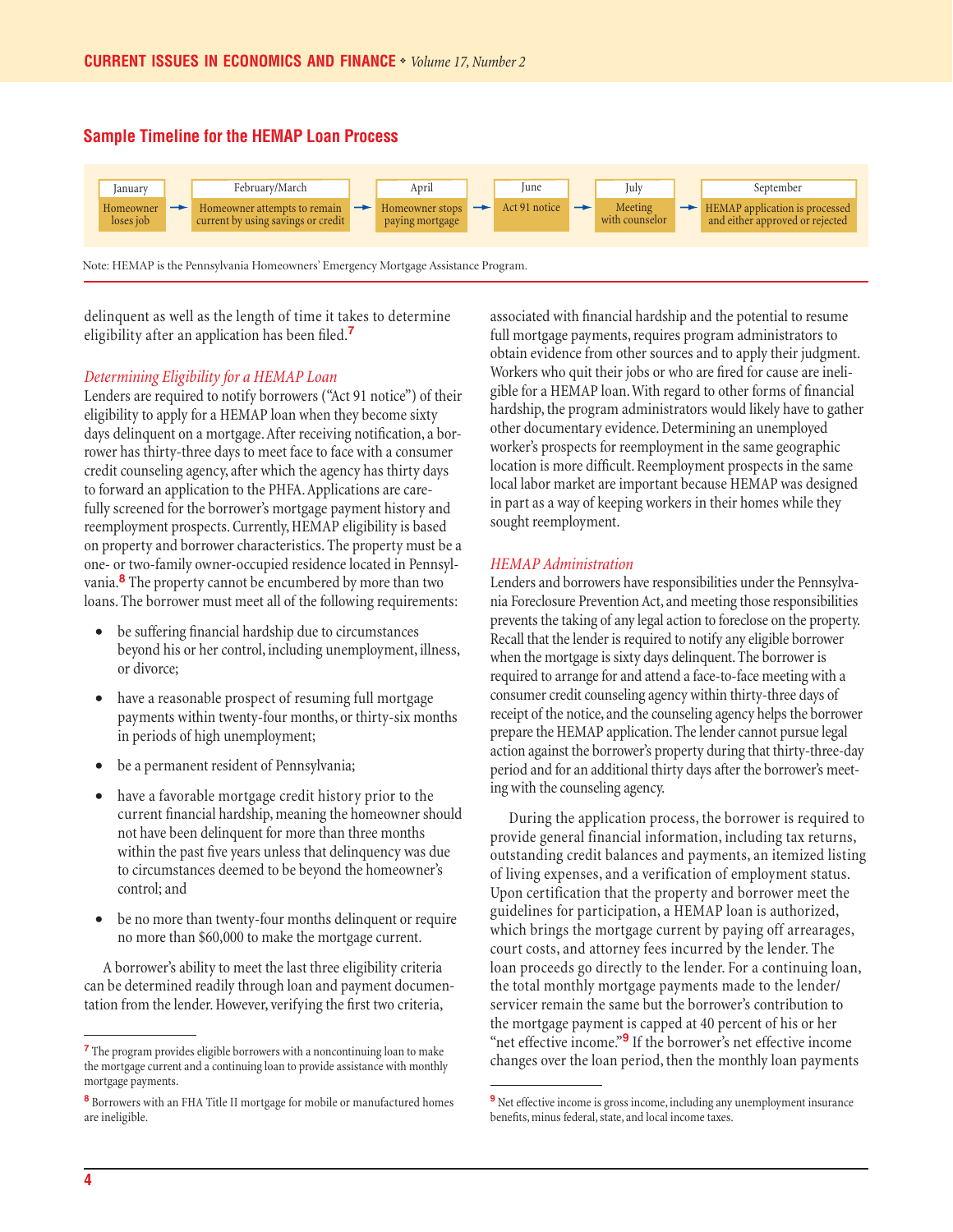## Table 1 **HEMAP Performance Measures**

Panel A: Application Outcomes, 1983-2009

| Status               | Number of<br>Applicants | Percent of<br>Applicants |  |
|----------------------|-------------------------|--------------------------|--|
| Received             | 183,040                 |                          |  |
| Rejected             | 138,300                 | 75.6                     |  |
| Inactive/no decision | 1,593                   | 0.8                      |  |
| Approved             | 43,147                  | 23.6                     |  |

Panel B: Funding Provided, in Millions of Dollars

|                            |      | Fiscal Year |      |      |
|----------------------------|------|-------------|------|------|
| Source                     | 2007 | 2008        | 2009 | 2010 |
| Loan repayments            | 15.4 | 11.4        | 9.1  | 8.3  |
| State appropriations       | 10.0 | 11.0        | 11.0 | 11.0 |
| Other funding <sup>a</sup> | 0.0  | 0.2         | 0.3  | 5.1  |

Source: Pennsylvania Housing Finance Agency.

Note: HEMAP is the Pennsylvania Homeowners' Emergency Mortgage Assistance Program.

<sup>a</sup>The American Recovery and Reinvestment Act of 2009 made funds available to reimburse states for increased costs associated with certain types of assistance they provided to low-income families during the recession. In fiscal year 2010, Pennsylvania received \$5 million for costs associated with HEMAP.

are adjusted accordingly. Payments are made to the lender/ servicer on behalf of the borrower for a period of up to twenty-four months, with a cap of \$60,000 on total payments. This loan term can be extended to thirty-six months in periods of high unemployment rates (when the Pennsylvania rate is or exceeds 6.5 percent), and the borrower's contribution is lowered to 35 percent.**10** The interest rate on HEMAP loans varies over time with market conditions; it is 5.25 percent for loans originated in 2010.

The structure of the loan makes the PHFA a lienholder on the property behind the first and possibly a second lienholder. The loan is nonrecourse; thus, if the property is ultimately sold in foreclosure, the state may see losses if the proceeds are insufficient to reimburse it for the full value of the loan.<sup>11</sup> In a number of circumstances, a HEMAP loan can be terminated by the administrator, making the entire loan balance immediately due. One is when the borrower fails to make a mortgage payment on time for reasons unrelated to his or her financial condition. A second is when the borrower no longer occupies the residence. A third circumstance occurs when the mortgagor is able to

establish credit and the loan administrator determines that there is sufficient equity in the property for the mortgagor to refinance at reasonable rates and terms. Failure to repay the loan in these circumstances is counted against the borrower's credit standing.

## **HEMAP Benefits and Costs**

Lending to an unemployed borrower is a risky proposition one that private lenders would decline to undertake. If a public program makes these loans with an eye to protecting taxpayer dollars, then the approval rate will likely be low. Since HEMAP's introduction in 1983, roughly 183,000 mortgagors have applied for a loan and 43,000, or about 23 percent, have been approved (Table 1).**12** On average, 85 percent of denials are triggered by the applicant's circumstances, such as being fired from his or her job, quitting voluntarily, or lacking reasonable prospects of resuming full mortgage payments within twenty-four or thirty-six months based on income history. In 2009, for example, 14,000 borrowers applied for HEMAP loans and 3,250, or 23 percent, were approved. About 15 percent of the 2009 applicants were rejected for failing to provide the proper income and employment verification documents to the administrator. Pennsylvania offers rejected applicants free counseling regarding other options available to delinquent homeowners.

A key measure of success for HEMAP is the extent to which the program prevents unemployed borrowers from losing their homes. To date, around 80 percent of HEMAP loan recipients have retained ownership of their residences. Also important to the program's ongoing success is the extent to which HEMAP loans are repaid.**13** Loan repayments are an important source of the program's continued funding, and the high loan repayment rate attests to the program administrators' ability to screen applicants on their reemployment prospects.

Funding for HEMAP at the outset was supplied entirely by the State of Pennsylvania. The state provided an initial appropriation of \$25 million in fiscal year 1984 to get the program off the ground. During fiscal years 1998-2004—a period when the state unemployment rate roughly matched the national average and remained below 6.5 percent—the program received no additional state funding and relied solely on the proceeds from existing loans.<sup>14</sup> In fiscal years 2005-09, total funding for the program ranged from \$20 million to \$25 million. State appropriations averaged \$10 million annually, and repayment of principal and interest accounted for the remainder of the funding. In fiscal year 2010, which ended on June 30, an additional \$5 million was made available to Pennsylvania by the federal government through the Temporary Assistance for Needy Families Program. The annual

<sup>&</sup>lt;sup>10</sup> This extension clause is an added source of flexibility in HEMAP, because it recognizes the potential for spells of unemployment to lengthen during periods of high unemployment.

**<sup>11</sup>**The borrower may choose to continue to make the HEMAP loan payments, in which case the state will not send an adverse report to the credit rating agencies.

**<sup>12</sup>**Figures are based on data available through October 2009.

**<sup>13</sup>**All HEMAP participants had experienced a loss of income; however, we do not have data on their demographic and other characteristics and experiences to conduct a more complete evaluation of the program's effectiveness.

<sup>&</sup>lt;sup>14</sup> See http://www.treasury.gov/initiatives/financial-stability/results/ MHA-Reports/Documents/Dec%202010%20MHA%20Report%20Final.pdf.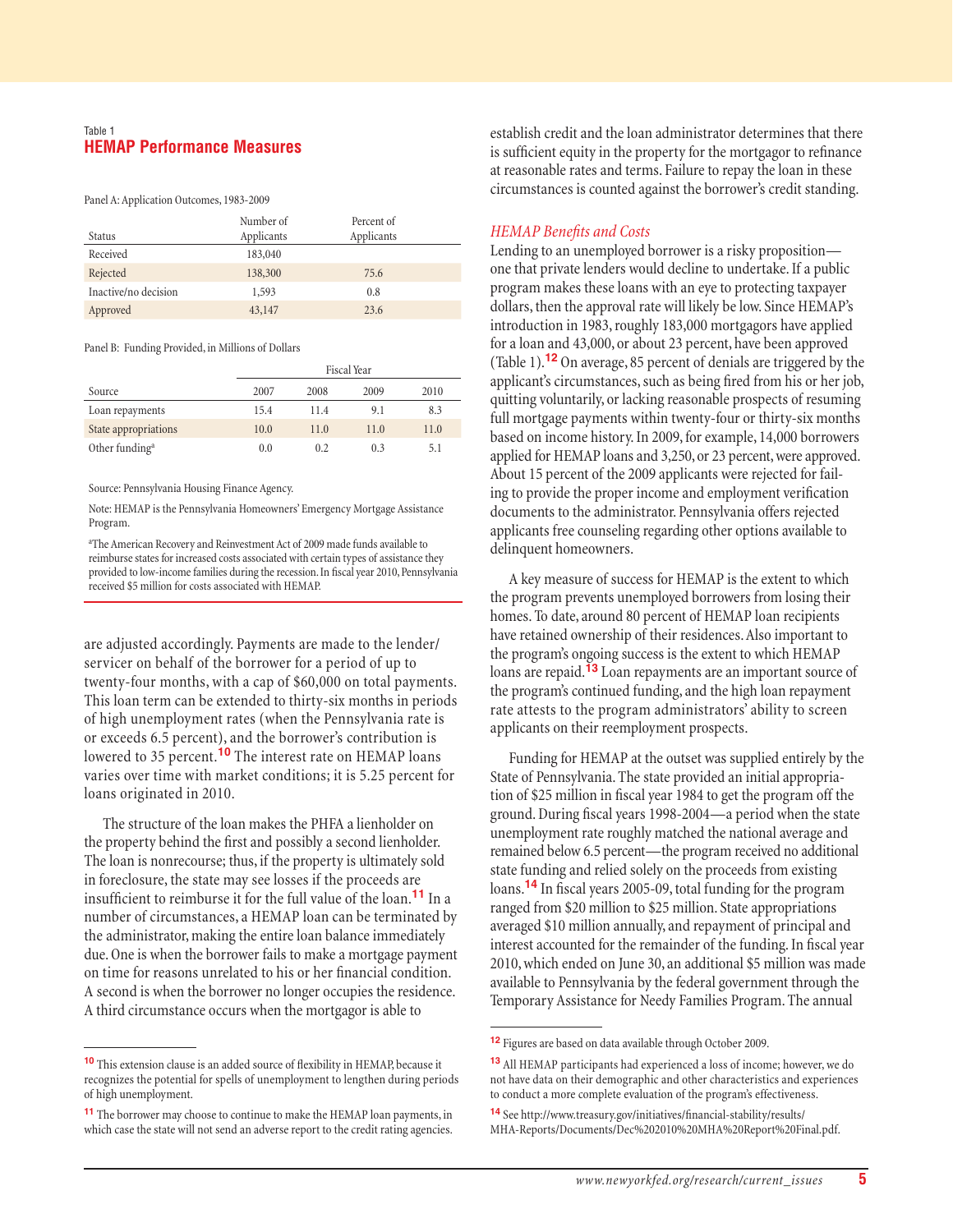cost of administering HEMAP is about \$4.5 million, or \$320 per application processed. On average, the monthly HEMAP contribution has been roughly \$500.

## Comparison of HEMAP and HAMP

In March 2009, the Home Affordable Modification Program was announced with a goal of modifying 3 to 4 million mortgages. To date, 580,000 mortgages have received a permanent modification through the federal program. The predominant hardship resulting in a HAMP modification is a loss of income, accounting for 60 percent of modifications.<sup>15</sup> Certain similarities between HAMP and Pennsylvania's assistance program suggest that a comparison of program designs could be worthwhile, and that the insight gained could prove beneficial to policymakers.

The objectives of HEMAP and HAMP are to enable the borrower to remain in his or her house during a spell of unemployment and to avoid a forced sale of the property. However, the programs take different approaches to addressing the problem of a temporary income shortfall. The HEMAP application process, like the HAMP process, begins when the borrower is in serious delinquency.**16** HEMAP provides assistance in the form of a loan to the borrower during the period of unemployment. No active participation is required of the lender/servicer once it refers the borrower to HEMAP. Assistance ends when the borrower becomes reemployed, at which time he or she begins to repay the loan.

HAMP provides assistance by modifying the borrower's current mortgage. The borrower's monthly payment is reduced to produce a debt-to-income (DTI) ratio of 0.31.**<sup>17</sup>** HAMP reaches this lower payment level by reducing the interest rate on the mortgage to a minimum of 2 percent, increasing the term of the mortgage to a maximum of forty years, and, if necessary, providing interest forbearance on some portion of the loan balance or providing principal forgiveness.**18** These adjustments to the mortgage reduce the amount received by the lender/servicer and remain in effect for five years, independent of when the borrower may return to employment (or full employment). After meeting the qualification requirements, a borrower is first given a temporary

## Table 2 **A HAMP–HEMAP Comparison**

|                                              | Origination | Time of<br>Unemployment | <b>HAMP</b> | <b>HEMAP</b>         |
|----------------------------------------------|-------------|-------------------------|-------------|----------------------|
| House value                                  | 220,000     | 210,000                 | 210,000     | 210,000              |
| Mortgage balance                             | 200,000     | 194,936                 | 205,728     | 192,876              |
| Monthly income                               | 4,608       | 2,673                   | 2,673       | $2,327$ <sup>a</sup> |
| Interest rate (percent)                      | 6.00        | 6.00                    | 2.24        | 6.00                 |
| Taxes and insurance                          | 183         | 183                     | 183         | 183                  |
| Principal and interest                       | 1,199       | 1,199                   | 645         | 1,199                |
| Principal, interest,<br>taxes, and insurance | 1,382       | 1,382                   | 828         | 930 <sup>b</sup>     |
| DTI ratio                                    | 0.30        | 0.52                    | 0.31        | 0.40                 |
| HEMAP loan                                   |             |                         |             | 14,856               |
| Program cost per<br>mortgage                 |             |                         | 13,588      | 1,620                |
| Annual interest subsidy                      |             |                         | 6,697       | $\theta$             |

Source: Authors' calculations.

Notes: Figures are in dollars except where noted. HAMP is the Home Affordable Modification Program; HEMAP is the Pennsylvania Homeowners' Emergency Mortgage Assistance Program. The program cost assumes that the borrower does not redefault on the modified mortgage or the HEMAP loan; it does not include administrative costs.

a After-tax income assuming a 25 percent tax rate on earned income.

<sup>b</sup>Amount paid by borrower excluding HEMAP subsidy.

modification and then must make three monthly payments on time to have the modification made permanent.

Because the mortgage must be modified, HAMP requires the involvement of the lender/servicer. The program provides a series of financial incentives to encourage participation. There is an upfront fee of \$1,000 paid to the lender/servicer for each permanent modification. There is also a series of "pay-for-performance" fees. In the first three years after a permanent modification, HAMP pays \$1,000 to the lender/servicer each year if the borrower remains current. The borrower accrues credits of \$1,000 a year for up to five years that can be used to reduce the mortgage balance if the loan remains current after the permanent modification.

We compare the two approaches by providing a detailed example (Table 2). We consider a household that purchases a \$220,000 home and takes out a \$200,000 mortgage to finance the purchase. The interest rate on the mortgage is 6 percent and the monthly payment, including property taxes and home insurance, is \$1,382. There are two earners in the household, with the principal earner bringing in 70 percent of the total income. The household's combined monthly pretax income is \$4,608. These figures imply that the DTI ratio on the mortgage is 0.30. Given the earners' combined incomes, the household can afford the mortgage.

 $\texttt{15}$  See http://www.treasury.gov/initiatives/financial-stability/results/ MHA-Reports/Documents/Dec%202010%20MHA%20Report%20Final.pdf.

**<sup>16</sup>** A borrower may also qualify for a HAMP modification if he or she is current or less than sixty days delinquent on the mortgage, but faces imminent default.

**<sup>17</sup>**The borrower's monthly debt is inclusive of taxes and insurance. The DTI ratio of 0.31 is similar to the HEMAP target of 40 percent given that HEMAP uses income net of taxes while HAMP does not.

**<sup>18</sup>**The principal reduction alternative (PRA) component of HAMP began in October 2010; through the PRA, principal reduction is considered before interest rate reductions and loan term extensions to reduce monthly payments for negative equity borrowers (see https://www.hmpadmin.com/portal/programs/ docs/hamp\_servicer/sd1014.pdf).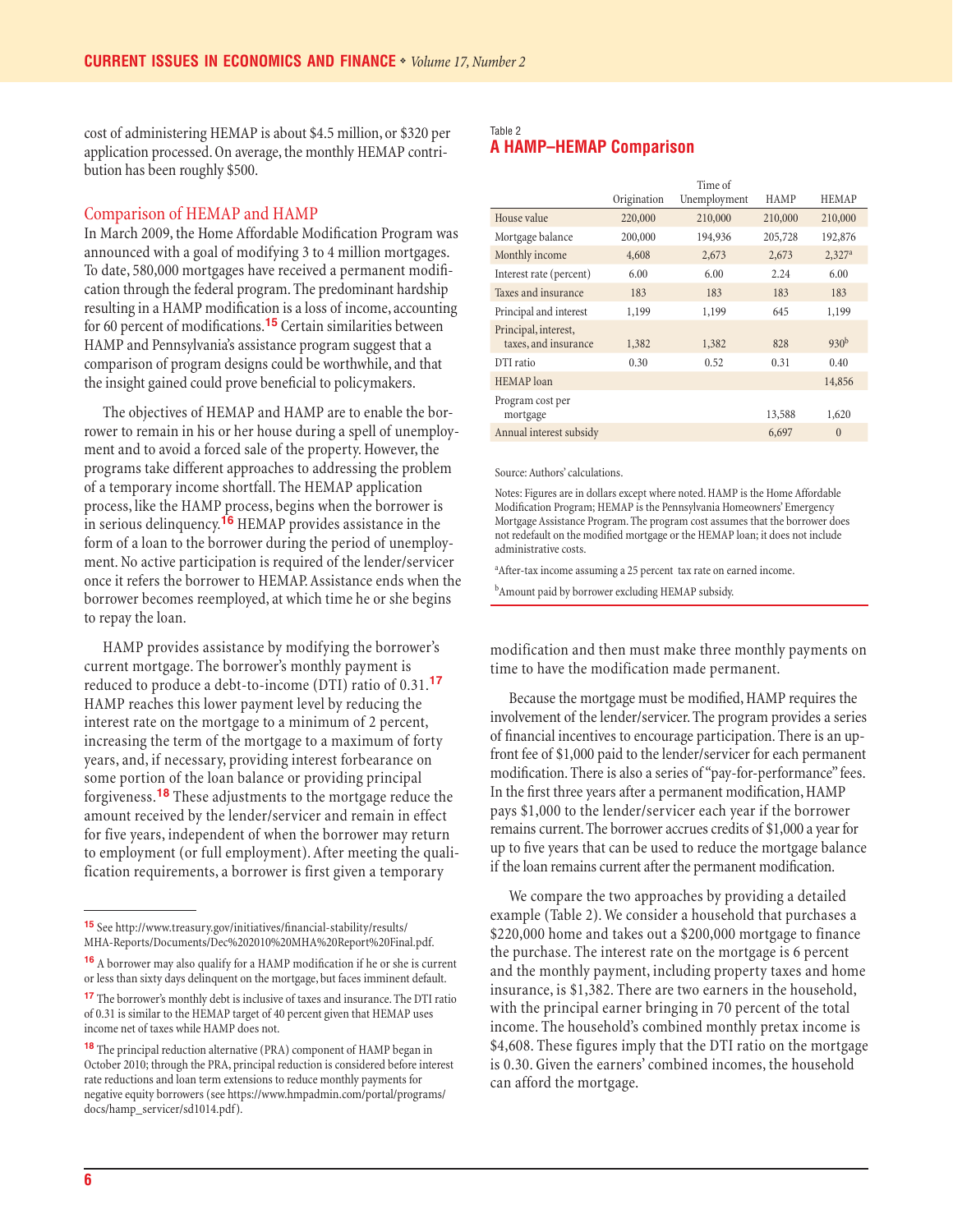Two years after the purchase of the house, the value has declined to \$210,000 and the principal earner becomes unemployed. The earner receives unemployment insurance benefits, but the household's monthly income is now reduced to \$2,673.**<sup>19</sup>** This raises the DTI ratio to 0.52. Consequently, the household is unable to make its mortgage payments, and after sixty days of delinquency it applies for assistance. Nine months following the earner's job loss, either a HAMP modification is granted or a HEMAP loan is approved.

## **Features of a HAMP Loan Modification**

Assume that the household applies for and is granted a HAMP modification. The interest rate on the new mortgage, which now includes a total of \$10,792 in arrearages, is reduced to 2.24 percent and the term is increased to forty years (see Table 2). The combination reduces the monthly principal and interest payment from \$1,199 to \$645, or \$554 less per month, and the total monthly payment inclusive of taxes and insurance falls to \$828.**<sup>20</sup>** This lower monthly payment reduces the DTI ratio from 0.52 to 0.31. The lower monthly payment under the HAMP modification stays in effect for up to five years. The lender/servicer sees a reduction in the amount of interest received over the five-year period, which is partially offset by its incentives to participate. The cost to the government includes these incentives to the lender/ servicer plus half the cost of the reduction of the DTI ratio from 0.38 to 0.31. In this case, the latter cost is \$188 per month and the federal government pays half, or \$94, to the lender. If the household makes all of its monthly payments in a timely manner during these five years, the discounted cost to the government of the HAMP modification is about  $$13,600$ .<sup>21</sup>

#### *Features of a HEMAP Loan*

Now assume, as we do in Table 2, that the household applies for a HEMAP loan rather than a HAMP modification. In this case, the terms of the mortgage are unaffected. Instead, the borrower uses the loan to pay off the arrearages, making him or her current on the mortgage, while a payment of \$452 per month is made by HEMAP to the lender. This reduces the DTI (after-tax) ratio on the mortgage to 0.40—a reduction equivalent to that achieved under HAMP. Assume also that nine months after participating

in the program, the unemployed borrower finds a job.<sup>22</sup> The loan payments stop and the household begins to pay off the HEMAP loan. The total loan balance is \$14,856, comprising \$10,792 that was used to pay off the arrearages on the mortgage and \$4,068 in accumulated monthly payments.

To determine the monthly repayment amount for a HEMAP loan, the program calculates the borrower's "total housing expense," which is the sum of the monthly principal, interest, mortgage taxes, house insurance, and utilities. Currently, if 35 percent of the household's reemployment earnings exceeds its total housing expense by at least \$25, then the household's monthly payment is the difference between the two. In this case, interest on the HEMAP loan begins to apply, with the current interest rate set at 5.25 percent. If the difference between the two is less than \$25, then the household makes a minimum monthly repayment of \$25 and no interest is charged to the loan.

Assume that the primary earner is reemployed at an income that is 90 percent of his or her prior income. Here, 35 percent of the household's monthly income is \$1,500. If monthly utilities are \$100, then the household's total housing expense is \$1,482. The household would then make the minimum monthly repayment amount of \$25. The effective DTI ratio for the household during this repayment period is 0.33.

A borrower making the minimum monthly payment, even at zero interest, would require forty-five years to completely pay off the loan. The duration of the repayment period, then, is determined by the amount of time needed for the borrower's home equity to reach a sufficient level for the household to refinance and pay off the remaining HEMAP balance. Assuming conservatively no house price appreciation and refinancing by the borrower into a Federal Housing Authority loan with a minimum down-payment, the loan could be prepaid in about forty months. With some house price appreciation, this duration would be shorter. Taking into account all of the cash flows—including payments made to make the homeowner current, HEMAP's monthly contributions, the \$25 minimum payments made by the homeowner, and the remaining balance based on a forty-month repayment period—the discounted cost to Pennsylvania of the HEMAP loan is around \$1,600.**<sup>23</sup>**

<sup>&</sup>lt;sup>19</sup> We set the unemployment insurance benefit at 40 percent of the worker's former monthly earnings.

**<sup>20</sup>** The median reduction in monthly payments for a permanent HAMP modification is \$522 (see http://www.treasury.gov/initiatives/financial-stability/results/ MHA-Reports/Documents/Dec%202010%20MHA%20Report%20Final.pdf).

**<sup>21</sup>** This figure includes \$5,000 credited to the borrower toward his or her mortgage. We assume that the government's cost of funds is 3 percent, which we use to discount the HAMP subsidies when calculating the discounted cost.

**<sup>22</sup>** We assume that participants receive unemployment insurance benefits for the entire nine months of their unemployment spell, implying a thirteen-week extension of the regular twenty-six-week benefit period. In the current downturn, the federal government extended the basic state benefit period well beyond thirtynine weeks. Between 1983 and 1985, eligible unemployed workers in Pennsylvania could receive benefits for up to forty-two weeks and, as a result of a federal supplemental program, could extend this period for up to fifty-five weeks in 1983 (information supplied to the authors by the Pennsylvania Department of Labor and Industry).

**<sup>23</sup>**Here again, we assume that the state's cost of funds is 3 percent, which we use to discount the HEMAP cash flows.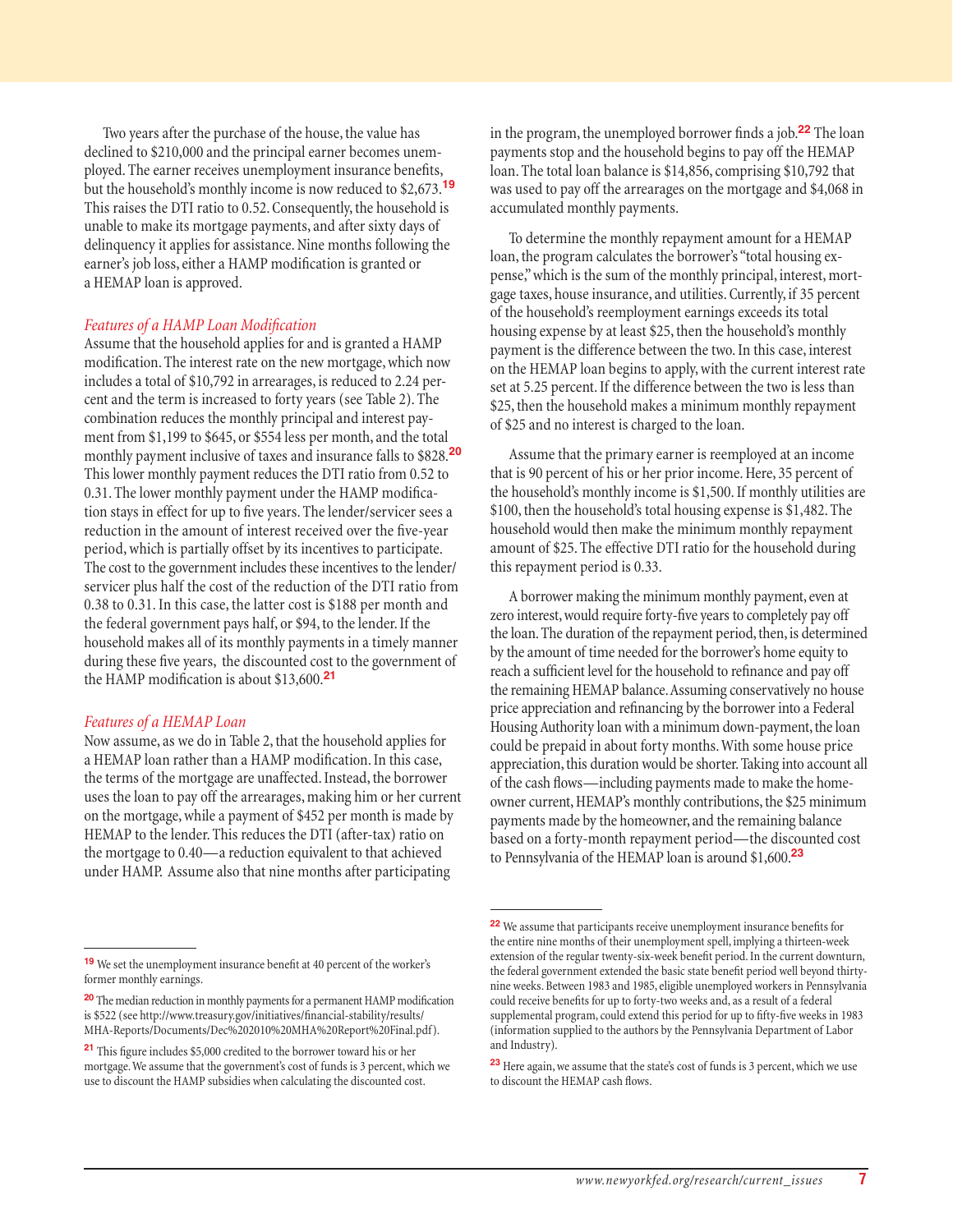#### *Issues Associated with a HAMP-HEMAP Comparison*

The biggest difference to emerge from our comparison of the two approaches to providing assistance is the cost to the government. The HAMP approach of using cash payments to encourage lenders/servicers to modify the loan yielded a discounted cost of about \$13,600 over the five-year modification period. If the household redefaults during the period, then the discounted cost would be lower. In contrast, the HEMAP approach of providing a loan yielded a discounted cost of \$1,600. The HEMAP loan is also tailored to the length of unemployment, whereas the period of the HAMP modification is fixed in advance, regardless of how long unemployment lasts. The lender/servicer incurs little or no cost under HEMAP, since the loan keeps the borrower current; under HAMP, the lender experiences losses associated with the lower interest rate on the modified loan and, possibly, with the lower principal payments for the modification period. Finally, unlike a HEMAP loan, a HAMP modification provides the household with a below-market interest rate for a five-year period. This amounts to giving the household an annual interest rate subsidy of nearly \$6,700 as long as the household does not move. This in-place fi nancial subsidy could reduce the household's mobility.**24** In contrast, the HEMAP loan does not have the same in-place financial incentives and thus imposes fewer constraints on household mobility, because the homeowner can repay the loan even if he or she leaves the state.

HAMP's relatively short period of operation complicates our comparison of HEMAP loan outcomes with those of HAMP loan modifications.<sup>25</sup> In addition, the percentage of HAMP modifications made to negative equity borrowers was much higher than the comparable percentage for HEMAP loans. Recall that to date, the repayment rate for HEMAP loans is around 80 percent. Ultimately, the success of HAMP can be measured by the percentage of families that avoid foreclosure. An intermediate success measure is the percentage of HAMP permanent modifications that do not redefault over the five-year period in which the modification is in effect. Each of these two success measures will require many years of data to evaluate fully.

# Designing a Program of Financial Assistance for Unemployed Homeowners

A key focus of current national housing policy is keeping homeowners in their residences in the face of a job loss or other financial hardship. While mortgage modifications have gained support as the conventional policy to aid homeowners, our examination of

Pennsylvania's HEMAP suggests that loans that tide borrowers through a temporary period of financial hardship are a potentially attractive alternative approach to preventing foreclosures, particularly for unemployed borrowers with a good payment history and sound prospects for resuming their mortgage payments.

Policymakers considering the design of efforts to assist borrowers suffering financial hardship can look to the HEMAP experience to offer guidance in several areas. With regard to the target population, programs of financial assistance are likely to be more efficient if focused on those experiencing financial hardship due to unemployment. A minority of HEMAP participants experienced hardship unrelated to a job loss, while almost half of participants who ultimately failed to repay their loan cited factors other than unemployment as their reason for default. Hardship resulting from factors such as serious illness or divorce may be better handled in programs tailored to those specific needs.

A program targeted to the unemployed could also allow the assistance to be better timed. Many workers apply for unemployment insurance benefits within a week or two of losing their job; the unemployment insurance application could simultaneously trigger an application for mortgage assistance. With a more timely determination of loan eligibility, lenders/servicers would see fewer delinquencies and the loan amount would likely be lower because there would be less need for funds to cover arrearages. In addition, borrowers eligible for financial assistance would not have to exhaust their savings or take on other forms of debt in attempting to remain current.

A feature of distressed housing markets outside of Pennsylvania is the sizable fraction of borrowers who are in negative equity. This has not been an important part of the historical experience with HEMAP. Home price growth in Pennsylvania in the early 1980s was weak, but the state did not see the kind of sharp declines that have occurred in the past several years in states such as California, Arizona, or Florida. Unemployed borrowers in negative equity present a challenge to programs like HEMAP. In these cases, a "HEMAP-like" loan would essentially be unsecured; as such, the loan would carry substantially greater risk.

To address this issue, HEMAP administrators could stipulate that, as a condition of the loan, the lender/servicer reduce the principal on the mortgage to bring the mortgage balance down to the current value of the house. When a negative equity borrower is employed, the lender/servicer may be reluctant to write down principal on the premise that the borrower is likely to continue to make the monthly mortgage payments. However, the incentive for the lender/servicer to write down principal increases significantly once a negative equity borrower experiences a job loss. Moreover, the potential to qualify the borrower for a HEMAP loan, which insures the borrower's ability to make the mortgage payments for at least two years, is additional incentive for the lender/servicer

<sup>&</sup>lt;sup>24</sup> Ferreira, Gyourko, and Tracy (2010) find that each \$1,000 of in-place financial subsidies reduces a household's two-year mobility rate by 12 percent. The HAMP subsidy in our example would generate an estimated 80 percent reduction in a household's two-year mobility rate over the five-year period in which the permanent modification is in effect.

<sup>&</sup>lt;sup>25</sup> The first cohort of permanent HAMP modifications was made in November 2009.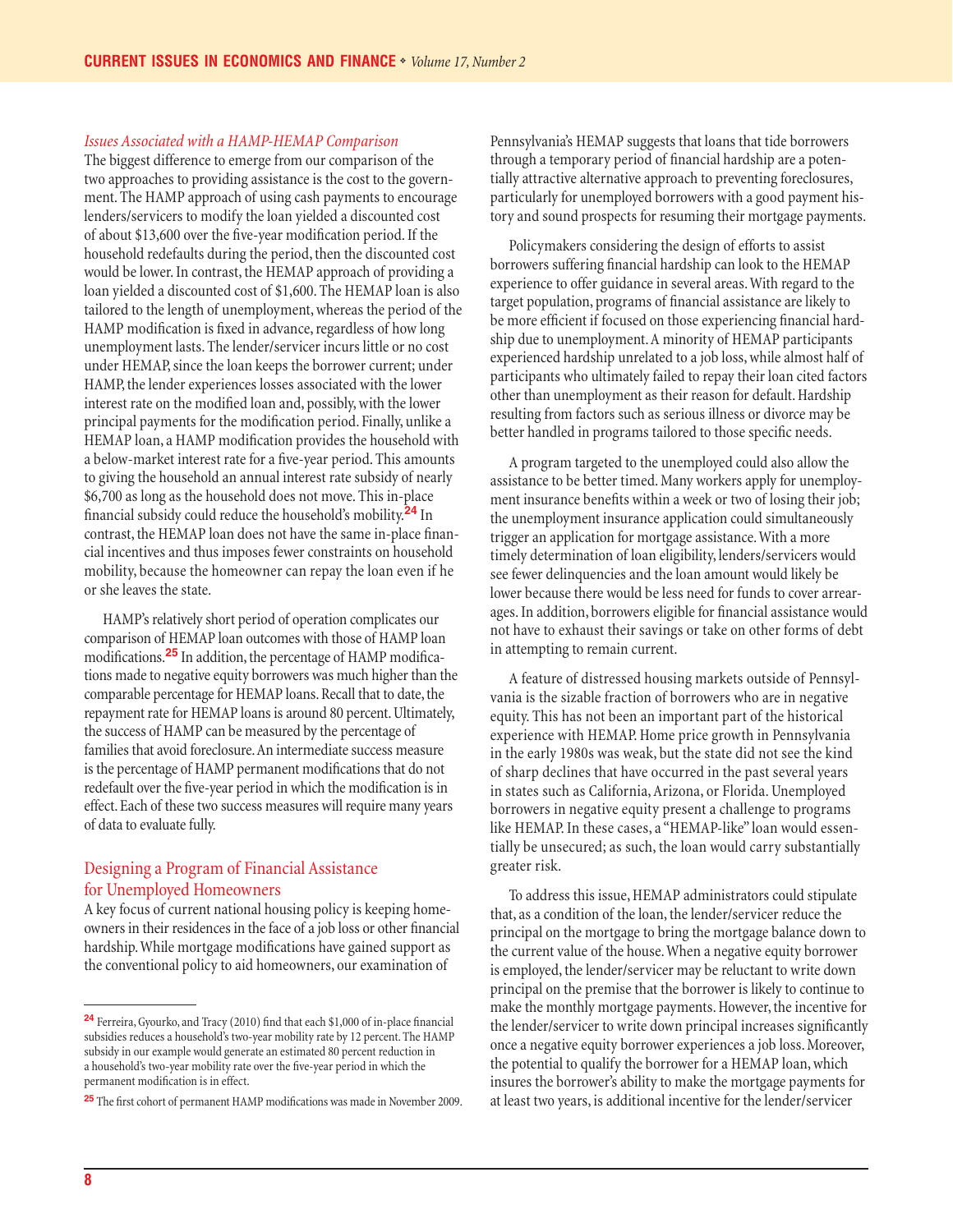to agree to write down the mortgage balance. Writing down the balance on the mortgage will also reduce the size of the HEMAP loan, since the borrower's monthly payments will be reduced.**<sup>26</sup>**

Once a loan is made, the timely repayment of principal and interest becomes an issue. Under HEMAP, default rates on loans have been on the order of 20 percent. Nevertheless, the potential for defaults suggests that limits on a borrower's total monthly recurring debt-to-income ratio, or back-end DTI, might be introduced. Neither HEMAP nor HAMP places explicit caps on backend DTIs when determining eligibility.**27** Future loan programs might want to consider imposing a maximum back-end ratio on borrowers in order to achieve a certain comfort level regarding the borrower's ability to repay the loan.

HUD's Emergency Homeowners' Loan Program has been in operation for only a short time, so program data are not yet available. Still, EHLP bears many similarities to HEMAP in that it provides short-term assistance to eligible delinquent borrowers to pay off arrearages and bridge monthly payment shortfalls following a significant loss of income. There are key differences, however—namely, EHLP does not charge interest on the loan and it allows a borrower to earn credits to offset the total loan balance if he or she stays current on the first mortgage for five years. Thus, the program is likely to have a much higher discounted cost per loan than HEMAP would. Moreover, EHLP's financial incentives to keep a borrower in his or her home would likely constrain mobility to a much greater extent than HEMAP would. Lending under both programs, though, would be subject to higher risk in

cases where the borrower is in negative equity and would likely be contingent upon some form of principal reduction.

# Conclusion

Interventions to reduce foreclosures are most effective when they address the source of the problem. Approaches that modify the mortgage are sound if the borrower—even when employed has difficulty affording the mortgage. If the borrower can afford the mortgage but has suffered a temporary reduction in income because of unemployment, then the provision of financing to the borrower during the spell of unemployment may be preferable to mortgage modification as a form of assistance. Lending to unemployed borrowers, however, is generally risky and unlikely to be undertaken on a large scale by private sector lenders. Nevertheless, Pennsylvania's experience with the Homeowners' Emergency Mortgage Assistance Program suggests that lending by the government to a carefully screened group of unemployed borrowers can be a successful strategy to reduce foreclosures. The target population can be readily identified through unemployment insurance claims filed at the time of layoff, and the program can be timed to kick in before the borrower becomes seriously delinquent or in foreclosure. The duration of the lending can be flexible and adapted to the individual experiences of unemployed borrowers.

*The authors thank Brian Hudson and staff at the Pennsylvania Housing Finance Agency for providing data and answering questions on HEMAP. For data on extended unemployment benefits in the early 1980s, the authors thank Danielle Bowser and staff at the Pennsylvania Department of Labor and Industry.*

#### References

Ferreira, Fernando, Joseph Gyourko, and Joseph Tracy. 2010. "Housing Busts and Household Mobility." *Journal of Urban Economics* 68, no. 1 (July): 34-45.

# **ABOUT THE AUTHORS**

James Orr is an assistant vice president and John Sporn an assistant economist in the Research and Statistics Group of the Federal Reserve Bank of New York; Joseph Tracy is an executive vice president and senior advisor to the Bank's President; Junfeng Huang is a senior bank examiner in the Financial Institutions Supervision Group.

*Current Issues in Economics and Finance* is published by the Research and Statistics Group of the Federal Reserve Bank of New York. Linda Goldberg and Erica L. Groshen are the editors.

Editorial Staff: Valerie LaPorte, Mike De Mott, Michelle Bailer, Karen Carter

Production: Carol Perlmutter, David Rosenberg, Jane Urry

Subscriptions to *Current Issues* are free. Send an e-mail to Research.Publications@ny.frb.org or write to the Publications Function, Federal Reserve Bank of New York, 33 Liberty Street, New York, N.Y. 10045-0001. Back issues of *Current Issues* are available at http://www.newyorkfed.org/research/current\_issues/.

> *The views expressed in this article are those of the authors and do not necessarily reflect the position of the Federal Reserve Bank of New York or the Federal Reserve System.*

**<sup>26</sup>**This action requires that the value of the property be ascertained prior to HEMAP loan approval. This could be accomplished using automated valuation methods rather than more expensive appraisals.

**<sup>27</sup>**HAMP does require borrowers to receive credit counseling when the ratio is 0.55 or higher.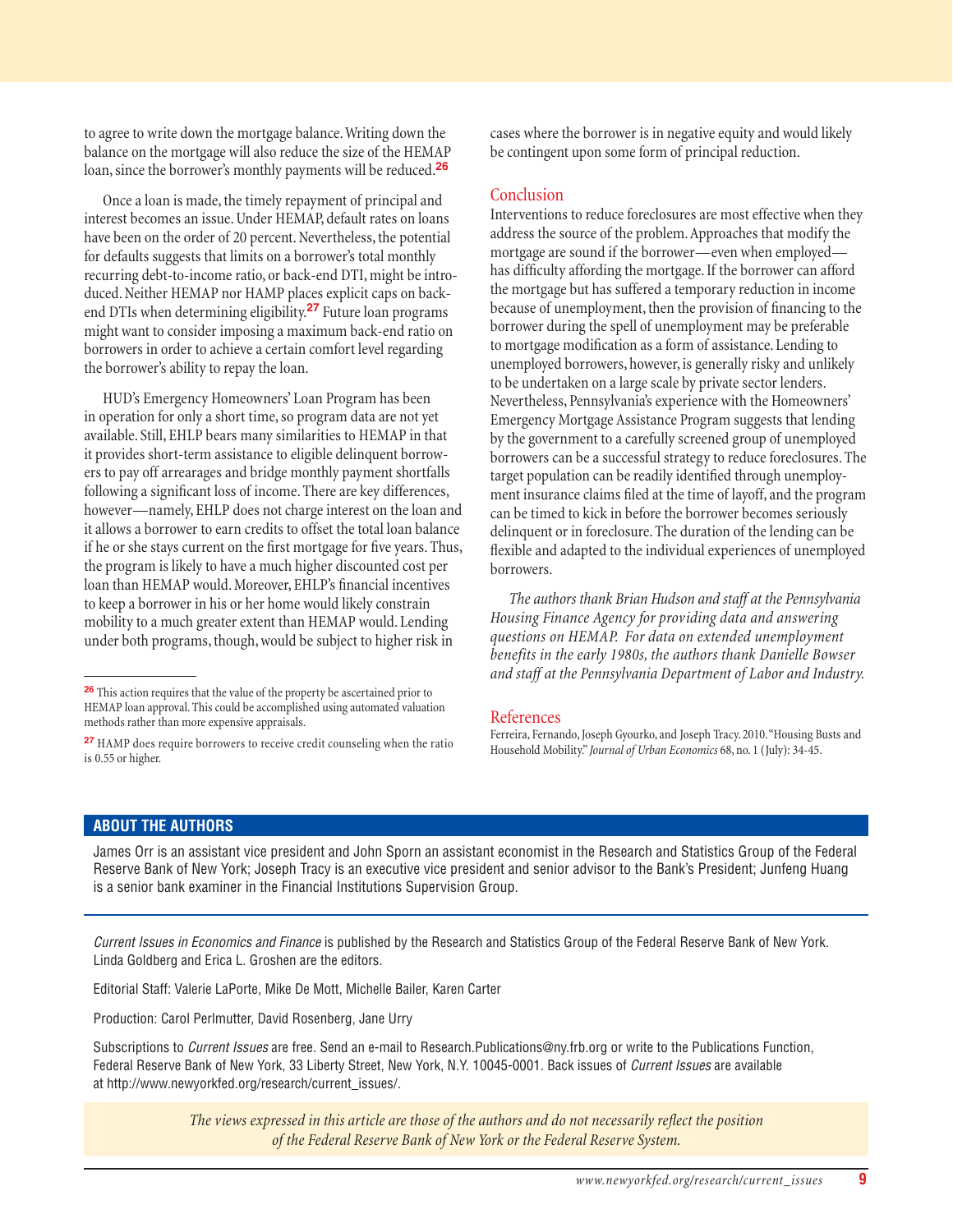# **Companion Podcast Available**

An interview with the authors of "Help for Unemployed Borrowers: Lessons from the Pennsylvania Homeowners' Emergency Mortgage Assistance Program" is available on the Bank's website, at http://www.newyorkfed.org/multimedia/audio.html. In the interview, the authors provide additional insights into the advantages of the state program and its applicability to mortgage relief efforts at the federal level.

## **MORE ON PUBLIC POLICY APPROACHES TO MORTGAGE RELIEF**

# Second Chances: Subprime Mortgage Modification and Re-Default

Andrew Haughwout, Ebiere Okah, and Joseph Tracy Federal Reserve Bank of New York *Staff Reports*, no. 417, December 2009

Mortgage modifications have become an important component of public interventions designed to reduce foreclosures. In this paper, the authors examine how the structure of a mortgage modification affects the likelihood of the modified mortgage re-defaulting over the next year. Using data on subprime modifications that precede the government's Home Affordable Modification Program, they focus on those modifications in which the borrower was seriously delinquent and the monthly payment was reduced as part of the modification. The average re-default rate over the twelve months following the modification is 56 percent. The data indicate that the re-default rate declines with the magnitude of the reduction in the monthly payment, but also that the redefault rate declines relatively more when the payment reduction is achieved through principal forgiveness as opposed to lower interest rates.

## The Homeownership Gap

Andrew Haughwout, Richard Peach, and Joseph Tracy Federal Reserve Bank of New York *Current Issues in Economics and Finance* 16, no. 5, May 2010

Recent years have seen a sharp rise in the number of negative equity homeowners—those who owe more on their mortgages than their houses are worth. These homeowners are included in the official homeownership rate computed by the Census Bureau, but the savings they must amass to retain their home or purchase a new home are daunting. Recognizing that these homeowners are likely to convert to renters over time, the authors of this analysis calculate an "effective" rate of homeownership that excludes negative equity households. They argue that the effective rate—5.6 percentage points below the official rate—may be a useful guide to the future path of the official rate.

## **MONITORING TROUBLED MORTGAGES: THE NEW YORK FED'S CREDIT CONDITIONS WEBSITE**

The Federal Reserve Bank of New York's U.S. Credit Conditions website (http://www.newyorkfed.org/creditconditions) offers detailed, timely data on the incidence of mortgage foreclosures and delinquencies in the nation and in individual states and counties. The information, presented through charts, interactive maps, and spreadsheets, is designed to help government agencies, community groups, commercial institutions, and other practitioners better understand and respond to local conditions associated with failed and troubled mortgages.

The website offers many informative features. Visitors can compare delinquency rates across geographical areas and across types of mortgages—for example, prime, subprime, or Fannie Mae and Freddie Mac. Similar information is available for credit card debt and for student and automobile loans. In addition, visitors can view charts tracking mortgage debt as a share of household liabilities or the quarterly changes in new foreclosures by state. The Credit Conditions website draws extensively on the FRBNY Consumer Credit Panel, a new longitudinal database containing credit report information for a group of individuals and households from 1999 to 2011.